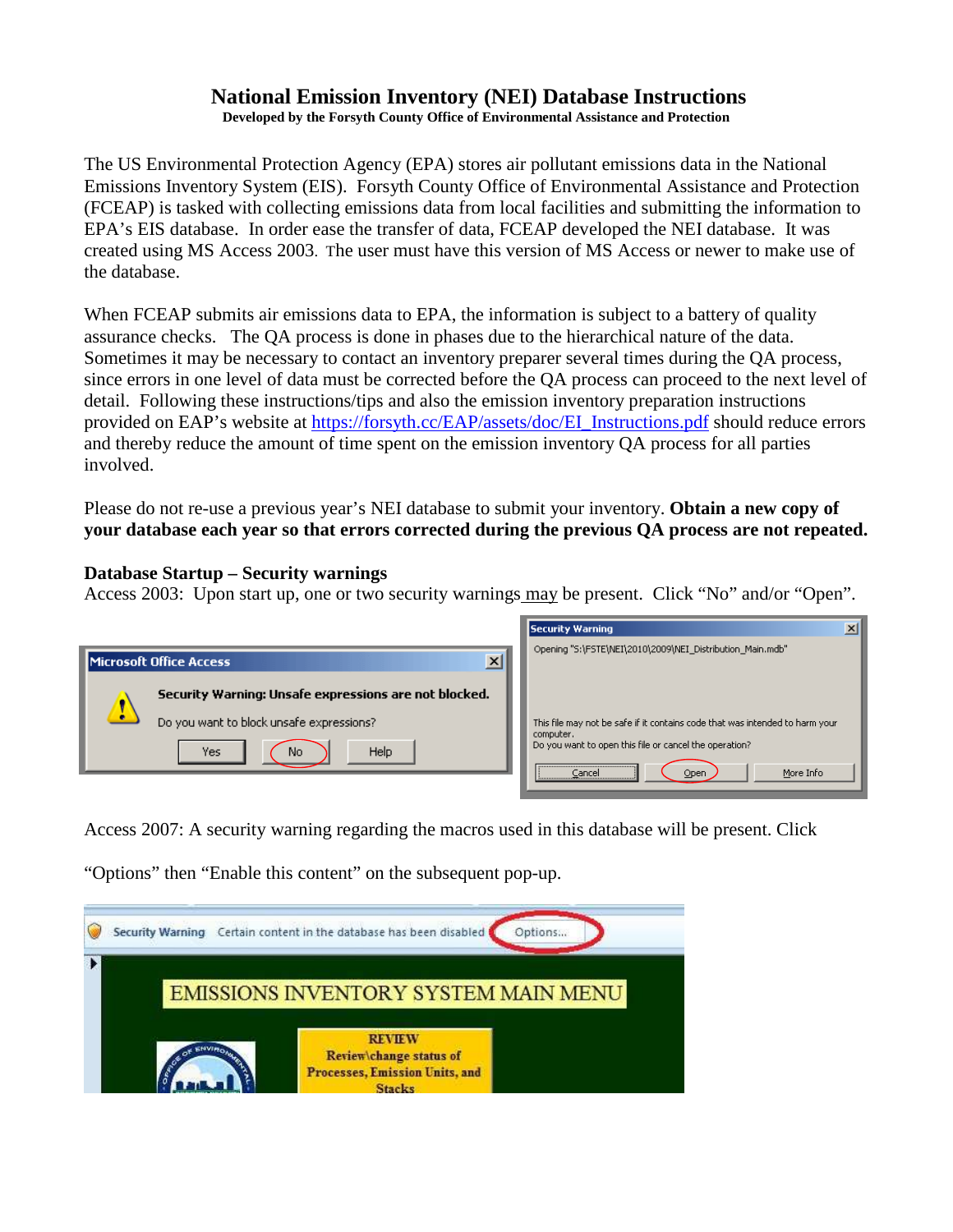**MAIN MENU -** There are three main sections on the opening Menu.



**REVIEW Section** – This section should be viewed first. If a Process, Emission Unit, or Stack emitted reportable emissions during any part of the year for which the inventory is being conducted, its Status Code should be Operating (OP). If a stack/unit/process did not emit any reportable emissions in the year being inventoried and is either permanently or temporarily shut down, enter Permanently Shutdown (PS) or Temporarily Shutdown (TS) as applicable, plus the first full year during which the did not operate. Taking time to verify operational status will ensure your facility's emissions are totaled properly. If a shut-down stack/unit/process is not coded as PS or TS, it is assumed to be operating and any associated emissions data will be uploaded to EPA's system.

A stack/unit/process marked as permanently or temporarily shut down will be hidden from view in the ADD/EDIT section the next time the database is opened. If a temporarily shutdown stack/unit/process becomes operational again, its status should be changed to OP, after which it will reappear in the ADD/EDIT section. Once a stack/unit/process is designated as shut down, do not assign its ID to a new stack, unit or process.

**Important:** In order to avoid orphaned records, when designating a stack or emissions unit as PS or TS please observe the following practices:

- 1. If the units or processes associated with a shut down stack ceased operation as well, mark them shut down at the same time the stack is designated shut down. Similarly, if a unit is to be marked shut down, shut down all of its processes before exiting the REVIEW section.
- 2. If, however, the units/processes associated with a shut down stack will continue to operate, **prior to** changing the stack's operating status:
	- a. Assure that the new or existing stack that will be associated with these units/processes exists in the "Stacks" tab of the ADD/EDIT section. If not, add the new stack. **Do not create the new stack by typing over information for the stack you are shutting down**
	- b. For all processes associated with the stack being shut down, replace the old stack ID with the new stack ID in the "Processes, Controls, Emissions" tab.
	- c. Return to the REVIEW status section and change the status of the stack being shut down to PS or TS.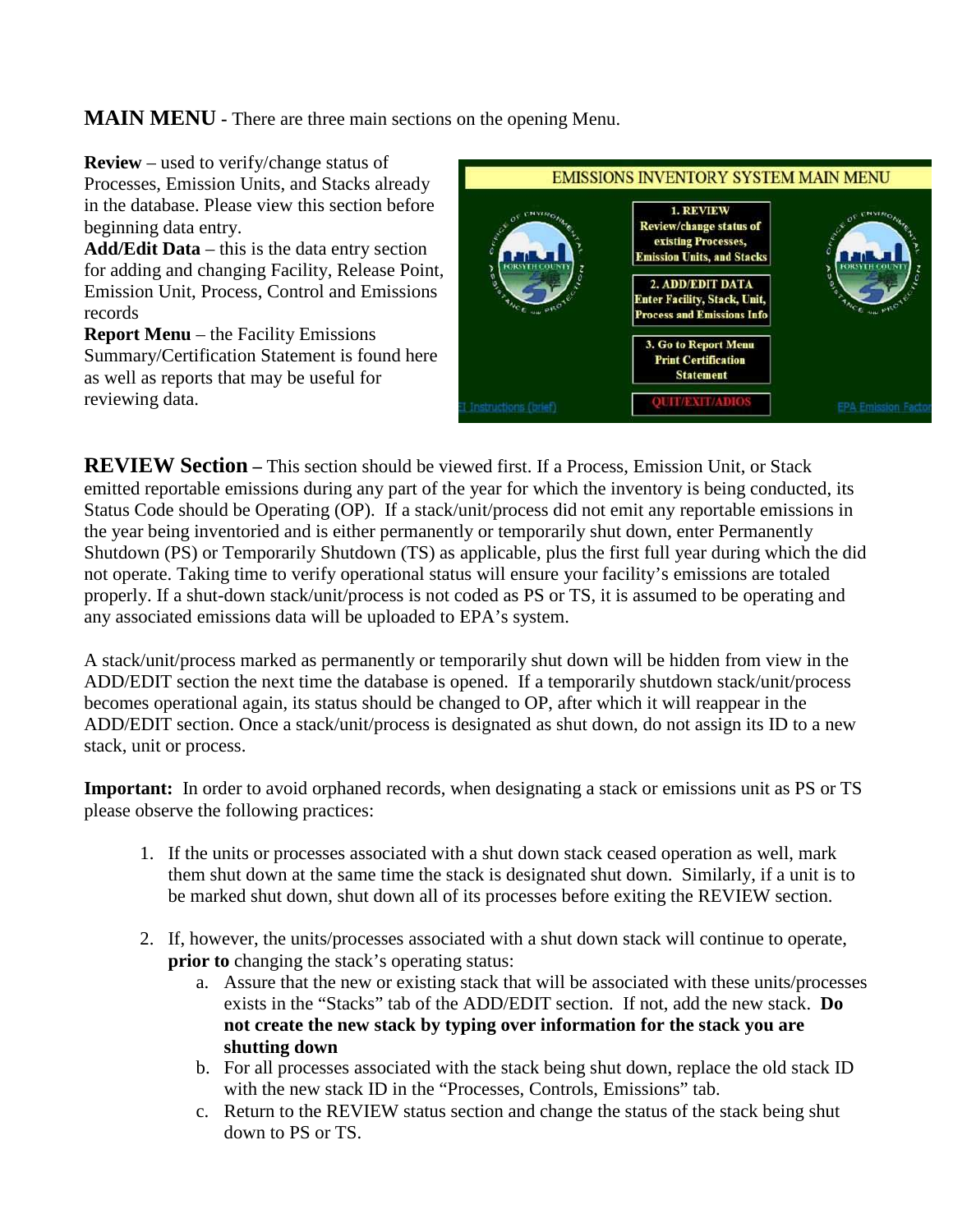# **ADD/EDIT DATA Section**

System navigation buttons are used to move between records and appear within the form or subform

whose records they control. The  $\rightarrow \parallel \parallel$  button is used to add a new record in the associated form or subform.

# **Performing Searches**



A record search may be performed by FIRST placing the cursor in the data field to be searched, THEN clicking the binocular icon. A search box featuring choices (search for whole word, part of the word, etc.) will pop up. Once you have entered your search criteria click "Find Next. Enter your search term in the search box and not the data entry field being searched, otherwise you will be changing stored information.

### **Adding Stacks, Emission Units, Processes, Control Devices, Emissions**

The NEI database is relational, so "parent" records must exist before "child" records can be added. For example, a process cannot be added until the related stack and emission unit records have been established. Therefore, the **data should be entered in the following order: Facility Info, Stacks, Emission Units, Processes, Controls and Emissions.** When adding a Process, the associated Stack IDs and Emission Unit IDs must be entered **exactly** as in the previously established records.

## *Facility Info*

| Premise                              | <b>Facility Name</b>                      |                              |                     | <b>Facility Street Address</b> |                               |                    |                                   |         |
|--------------------------------------|-------------------------------------------|------------------------------|---------------------|--------------------------------|-------------------------------|--------------------|-----------------------------------|---------|
| <b>W</b><br>$ 000^{\circ} $          |                                           |                              | 1833 W Road         |                                |                               |                    |                                   |         |
|                                      | Address supplemental info:                | City:                        | State:              | Zip:                           |                               |                    |                                   | Back to |
|                                      |                                           | Winston-Salem                | NC                  | 27109                          |                               |                    | <b>NAICS Code:</b>                | Main    |
|                                      | Check facility Lat/Long using Google Maps | Edit Lat/long info           |                     | Reference                      | Facility                      | Year Of            | 61131<br>$\overline{\phantom{a}}$ | Memu    |
| <b>LATITUDE</b><br>(decimal degrees) | <b>LONGITUDE</b><br>(decimal degrees)     | <b>Collection</b><br>Method: | Reference<br>Datum: | Point<br>Code:                 | <b>Status</b><br>Code:        | Inventory<br>YYYY: | <b>Source Category:</b>           |         |
| 36.07558                             | $-80.162456$                              | 018<br>$-$                   | 002<br>l vi         | $106$ $-$                      | OP<br>$\overline{\mathbf{v}}$ | 2010               | NON<br>$\ddot{}$                  |         |

The Facility Info section includes the reporting facility's physical address and geographic information. The lat/longs are in decimal degrees format and should locate the facility using either a GPS or via satellite or aerial images such as those seen on the Forsyth County Tax Administrator's *Geo-Data Explorer* or on *Google Earth*. Latitudes in Forsyth County should be between 35.972730 and 36.261614. Longitudes should be between **-**80.035433 and **-**80.516445. The "Check facility Lat/Long using Google Maps" button is provided to check the coordinates for your facility location in Google Maps via your system's default web browser. Please do not make unnecessary trivial changes (i.e., less than a few hundred feet) to existing geographical coordinates. The reason for this is that EPA locks geographical info in their system and FCEAP must request EPA to unlock this data to make changes. If the coordinates are not at all representative of your facility's location, you may unlock and edit the data fields by pressing the *Edit Lat/Long Info b*utton. The Year of Inventory is the 4 digit year during which the emissions occurred. If you are unsure of your *Source Category*, leave the field blank and your case manager will complete it.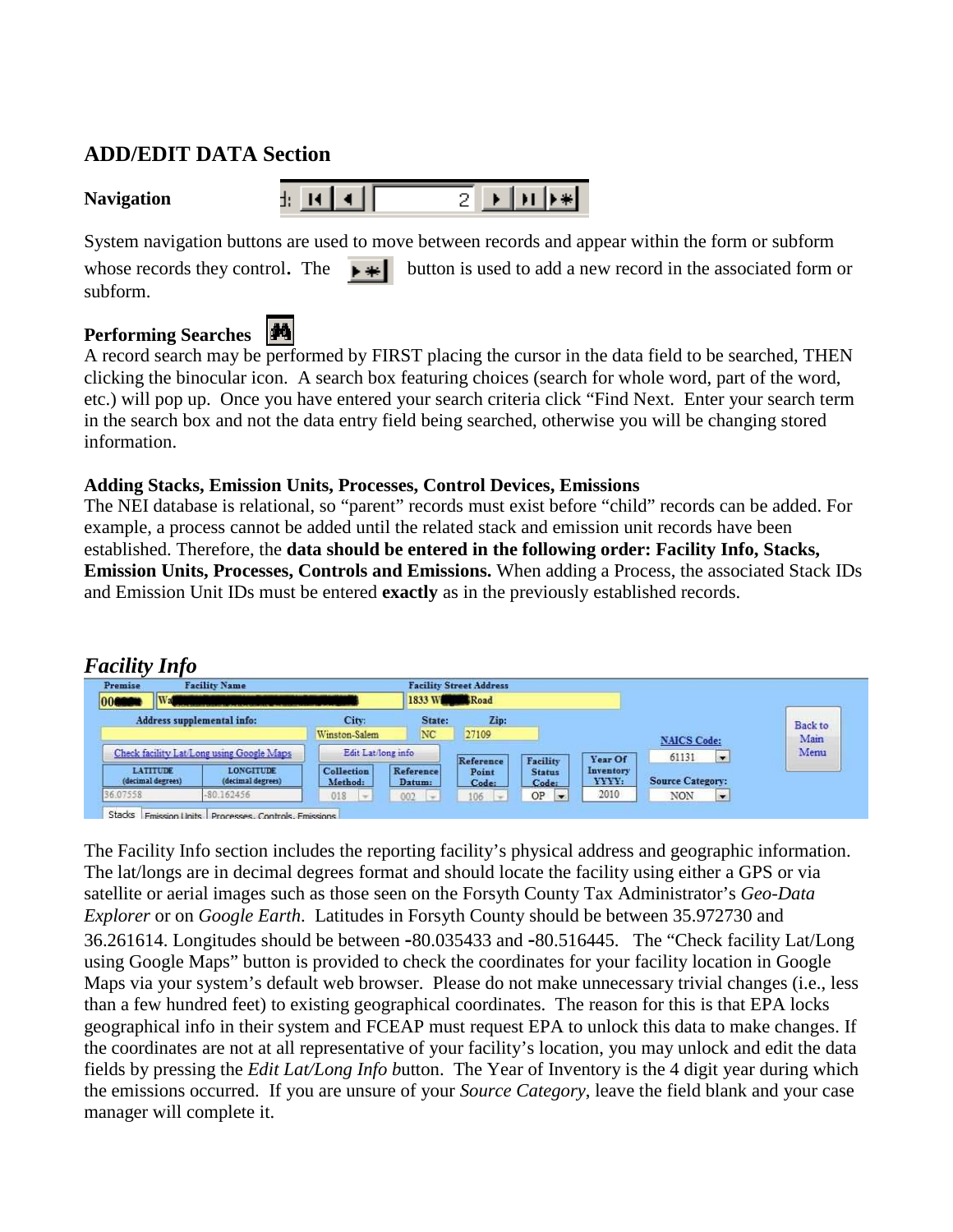#### **STACKS (1st tab)**



Each Stack ID must be unique within the facility. You will not be able to enter a Process Unit unless you have first entered the stack or release point that you will associate with that process. If a process emits through multiple stacks, choose the most representative stack for that process. Provide the actual criteria for the chosen stack, do not add exhaust velocities, diameters, etc. from two or more stacks to create a bogus representative stack.

Enter both the Exhaust Flow (ACFM) and the Exit Gas Velocity (FPS). The flow rates and velocities you enter should be within 5 percent of the calculated flow and velocity using the following formula(s) (note: if you have a rectangular stack, there is a formula in the main EI instructions on how to convert it to its equivalent diameter):

$$
VolumetricFlowRate({f^3}/{\text{min}}) = \Pi r^2 \times velocity({f^{\dagger}}/{\text{sec}}) \times 60(\text{sec}/\text{min})
$$

$$
Velocity(\frac{ft}{sec}) = VolumetricFlowRate(\frac{ft3}{min}) \times \frac{min}{60 \sec} \times \frac{1}{\prod r^2}
$$

Where  $r =$  radius of stack in feet

The **Brown outlined fields** are read-only entries for you to check your calculations for the Flow Rate and Exit Gas Velocities that you enter in area above them.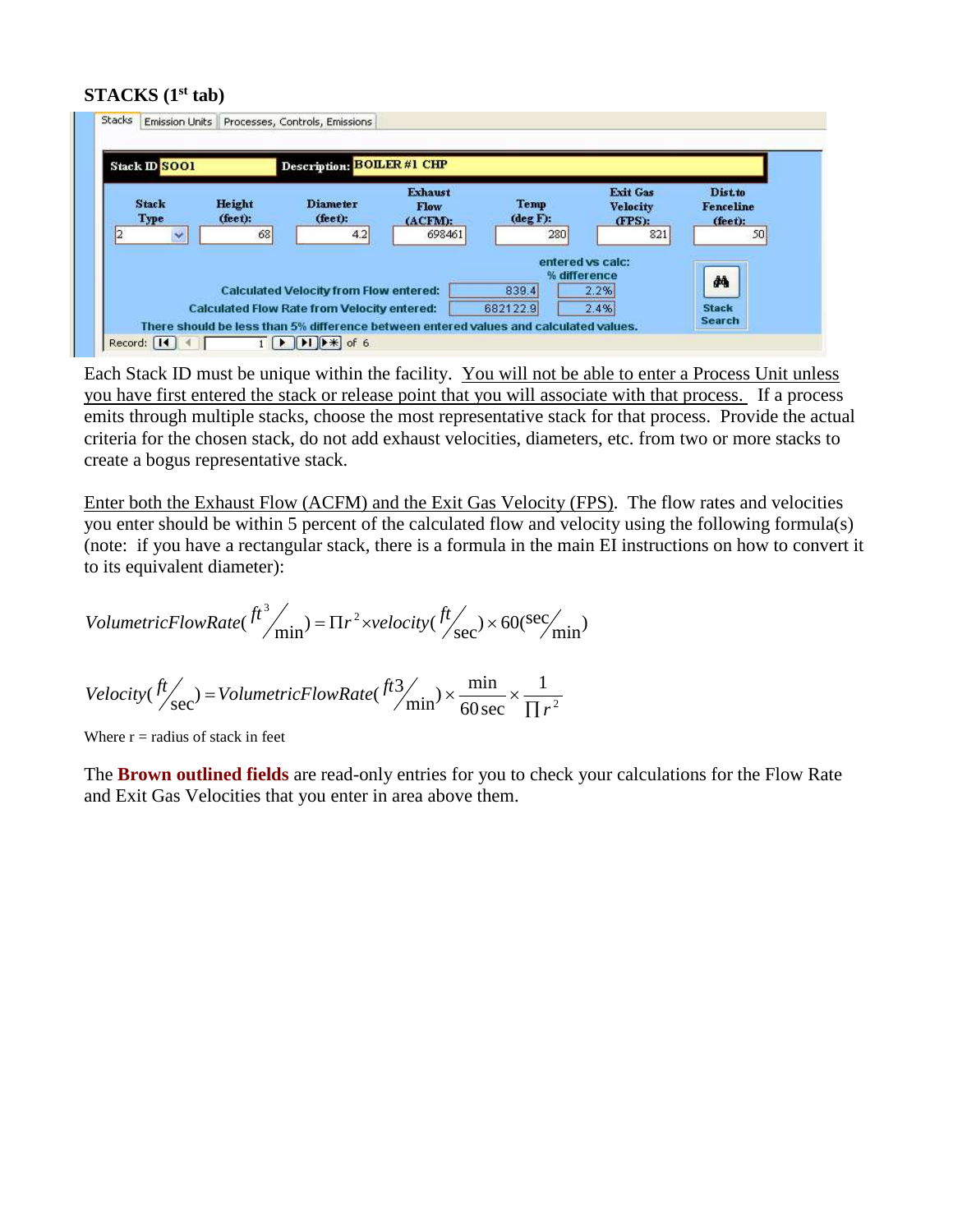## **EMISSION UNITS (EU) (2nd tab)**

|   | EU ID          | Description                                                                | Unit Type | Capacity | Unit of measure |
|---|----------------|----------------------------------------------------------------------------|-----------|----------|-----------------|
|   | ES-2           | 60000 Erie City Water Tube Boiler #2                                       | 100       |          | 71.1 E6BTU/HR   |
|   | $ES-4$         | BOILER #1 - 6900 PPH WPC                                                   | 100       |          | 8.2 E6BTU/HR    |
|   | $ES-5$         | BOILER #2 - 6900 PPH WPC                                                   | 100       |          | 8.2 E6BTU/HR    |
|   | $ES-6$         | 12 EMERGENCY GENERATORS                                                    | 160       |          | 1930 KW         |
|   | $ES-1$         | 60000 PPH ERIE CITY WATER TUBE BOILER                                      | 100       |          | 71.1 E6BTU/HR   |
| 瑞 |                |                                                                            |           |          |                 |
|   |                |                                                                            |           |          |                 |
|   |                |                                                                            |           |          |                 |
|   | Record: [14] 4 | $1$ $\triangleright$ $\triangleright$ $\triangleright$ $\preccurlyeq$ of 5 |           |          |                 |

Emission Units must be entered prior to any processes associated with it. Every Emission Unit must have at least one process. You must enter a *Unit Type*. If your unit type is not in the drop down box, there are general unit types such as "*other combustion*", "*other process equipment*", etc. that are meant to describe those not specifically listed. You are only required to enter the Design Capacity for Unit Types 100, 120, 140, 150, 160, 180, and 200. Entering a *Design Capacity* for all other *Unit Types* is optional.

### **PROCESSES, CONTROLS, EMISSIONS (3rd tab)**

| Process ID: BAS                                 |                   |                             | Process Description: BOILER #1 60000 PPH - NG |                                                                                                                               |                |                          | Add a                                         | 44                                |
|-------------------------------------------------|-------------------|-----------------------------|-----------------------------------------------|-------------------------------------------------------------------------------------------------------------------------------|----------------|--------------------------|-----------------------------------------------|-----------------------------------|
| EC ID: ES-1                                     |                   |                             | <b>Stack ID:</b><br>SOO1                      | SCC:                                                                                                                          | 10300602       | $\overline{\mathbf{v}}$  | Process                                       |                                   |
| <b>Operating Hours</b>                          |                   |                             | Material Cade:                                | $209 - 4$                                                                                                                     | Material UO: I | $\overline{\phantom{a}}$ |                                               | <b>Process</b><br><b>Search</b>   |
|                                                 | Actual Hrs\Yr:    | 8760                        | Mat. Throughput:                              | 76449720                                                                                                                      | Units: FT3     | $\sim$                   |                                               |                                   |
| % production between<br>5/1 and 9/38 inclusive: |                   | 42                          |                                               | Data Source: AP 42                                                                                                            |                |                          |                                               | $\mathbf{H}$<br>FROUDS NAVICATION |
|                                                 |                   |                             |                                               | If all pollutants are uncontrolled or calculated using controlled emission factors, leave control info (orange section) blank |                |                          |                                               |                                   |
| <b>CONTROL APPROACH</b>                         |                   | <b>Description:</b>         |                                               |                                                                                                                               |                |                          | <b>IMPORTANT! Every</b>                       |                                   |
|                                                 |                   |                             |                                               | <b>Capture Efficiency %</b>                                                                                                   |                |                          | <b>Centrol Approach</b><br>must have at least |                                   |
|                                                 |                   | CONTROL MEASURES CODE       |                                               | $\overline{\phantom{a}}$                                                                                                      |                |                          | one Control Measure                           |                                   |
|                                                 |                   |                             |                                               |                                                                                                                               |                |                          |                                               |                                   |
|                                                 |                   |                             |                                               | ENTERACODE FOR EACH CONTROL MEASURE USED IN THIS CONTROL APPROACH                                                             |                |                          | and one controlled                            |                                   |
| Record: 14 4                                    | $1$ $\rightarrow$ | $H$ $\rightarrow$ $H$ of 1  |                                               |                                                                                                                               |                |                          | pollutant (eff%).                             |                                   |
|                                                 |                   |                             |                                               | THE ABOVE BUTTONS NAVIGATE THROUGH THE CONTROL HEASURES (A Control Approach may have several Control Neasures)                |                |                          |                                               |                                   |
|                                                 |                   |                             |                                               | EMISSIONS FROM: BOILER #1 60000 PPH - NG                                                                                      |                |                          |                                               |                                   |
| Pollutant Code                                  |                   | Pollutant Name              |                                               | Emissions                                                                                                                     | Unit           | Calc Meth                | Control Eff %                                 |                                   |
| 110543                                          | Hexane            |                             |                                               | 135.55                                                                                                                        | <b>LB</b>      | 8                        |                                               |                                   |
| 50000                                           | Formaldehyde      |                             |                                               | 5.62                                                                                                                          | T.B            | 8                        |                                               |                                   |
| 50328                                           | Benzo[a]Pyrene    |                             |                                               | 79                                                                                                                            | <b>LB</b>      | 8                        |                                               |                                   |
| CO.                                             |                   | Carbon Monoxide             |                                               | 3.13                                                                                                                          | TON            | 8                        |                                               |                                   |
| NOX                                             | Nitrogen Oxides   |                             |                                               | 3.75                                                                                                                          | TON            | 8                        |                                               |                                   |
| PM10-PRI                                        |                   | PM10 Primary (Filt + Cond)  |                                               | 0.267                                                                                                                         | TON            | 8                        |                                               |                                   |
| PM25-PRI                                        |                   | PM2.5 Primary (Filt + Cond) |                                               | 0.267                                                                                                                         | TON            | 8                        |                                               |                                   |
| SO <sub>2</sub>                                 | Sulfur Dioxide    |                             |                                               | 0.038                                                                                                                         | TON            | 8                        |                                               |                                   |
| VOC.                                            |                   | Volatile Organic Compounds  |                                               | 0 1 9 1                                                                                                                       | TON            | 8                        |                                               |                                   |

Once your stacks and emission units are entered, begin working on the processes, controls, and emissions. Navigating through the processes is controlled by the process navigation icons at the right of the process *Description*. (see description of Navigation Buttons on the first page of instructions). If there are controls, there can be only one *Control Approach* per process. There can be more than one control measure for any control approach and of course multiple pollutants per process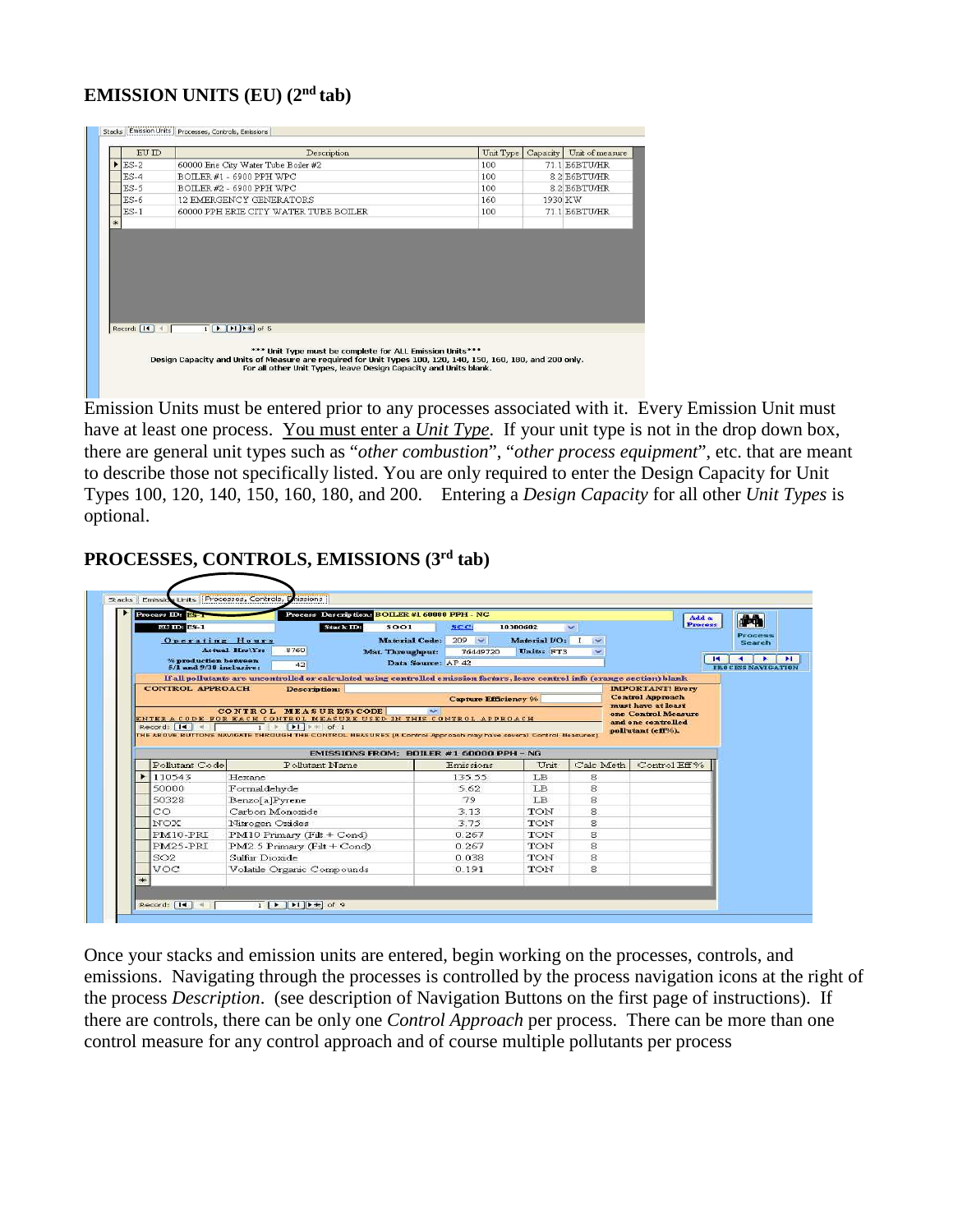#### **Processes (top blue area)**

| Process ID: ES-1             |                                                          | Process Description: BOILER #1 60000 PPH - NG                   | Add a                  |
|------------------------------|----------------------------------------------------------|-----------------------------------------------------------------|------------------------|
|                              | Emission Unit associated with this Process (UE ID): 1851 | Release Point associated with this Process (Stack ID):          | SOO1<br>new<br>Process |
|                              |                                                          | $\overline{ }$<br>Material I/O:<br>209<br><b>Material Code:</b> |                        |
| SCC <sub>i</sub><br>10300602 | i.                                                       | Units: FT3<br>63601000<br>Mat. Throughput:<br>$\cdot$           |                        |

- 1. *Process ID*s must be unique for each process of the facility. You may have more than one process for each emission unit. For example, a boiler assigned Emission Unit ID "ES-B1" that burns #2 fuel oil as well as natural gas, could have a Process ID of "B1NG" for natural gas combustion and "B1FO" for fuel oil combustion. If your process IDs are prefilled from a previous inventory, please do not change them.
- 2. *Process Description* Please make your descriptions unique. For example, including identifiers such as "Boiler #1 NG", "Boiler #1 Oil", etc. will help to identify and differentiate between multiple processes.
- 3. *EU ID* Enter the Emission Unit ID associated with this process. It must be one already entered in the Emission Units section. Be careful to distinguish between "0"s and "O"s. Also, all spaces and dashes must be exact.
- 4. *Release Point/Stack ID* Enter the Stack ID associated with this process. The stack must already be an established record in the Stack Section.
- 5. *SCC* The Source Classification Codes select an SCC, either by entering the code directly or by using the drop down box. For help choosing an appropriate code, click the blue "SCC" label to open EPA's SCC search site in your browser.
- 6. *Operating Hours* The number of hours that the process operated during the calendar year being inventoried. Must be either a null value (blank) or a whole number between 1 and 8784 inclusive (i.e., NOT zero).
- 7. *Material Data* From the drop-down list, choose the *Material Code* that best represents the substance involved in the process that causes the majority of emissions, then specify in the *Material I/O* field whether the material is input to the process, output by the process or simply passes through the process. Quantify the *Material Throughput* using a unit available in the *Units* drop down box. This field must be greater than or equal to zero (cannot be left blank). Specify the source of your throughput estimates in the *Throughput Data Source* field (e.g. Production Records, Material Inventory, etc.)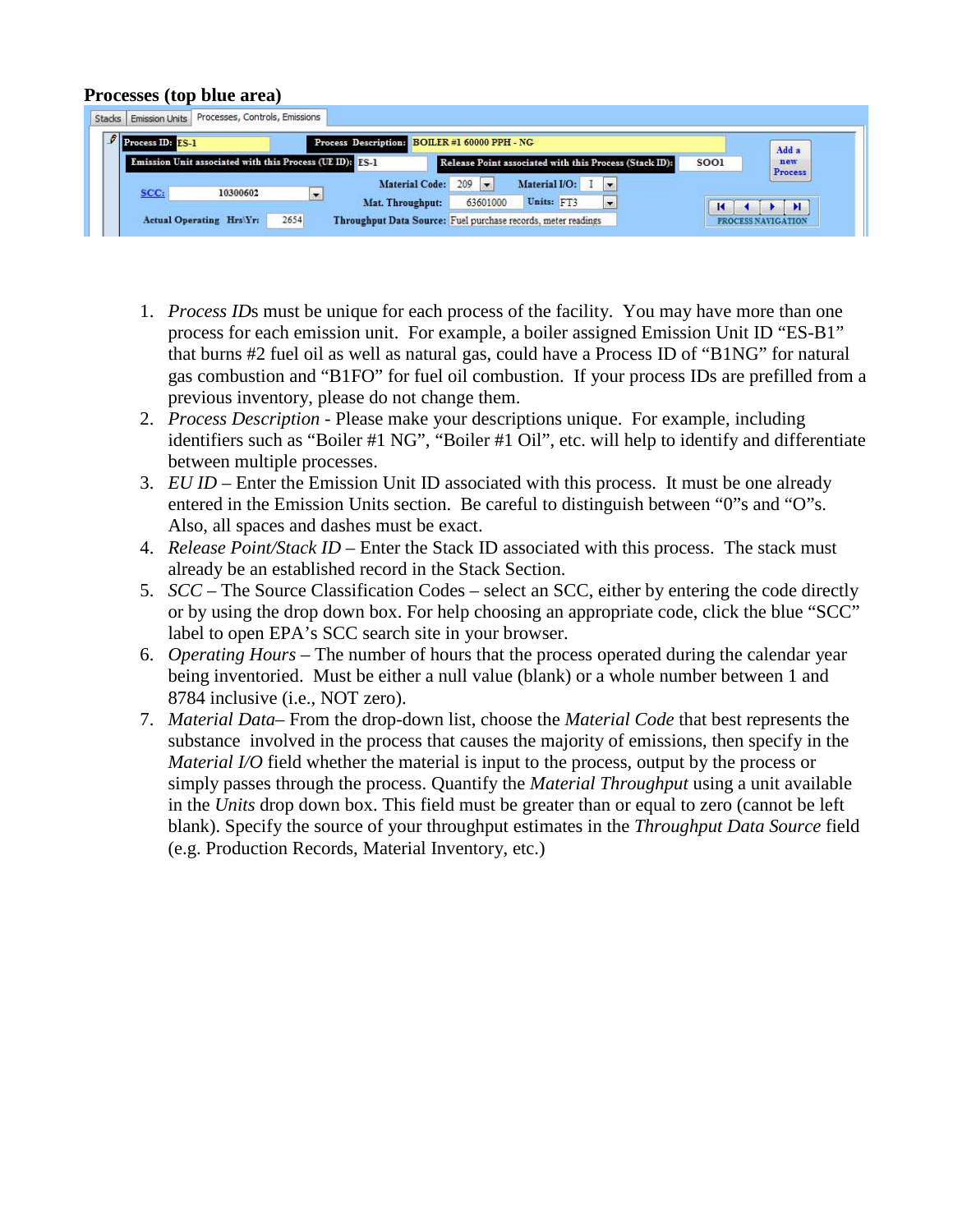### **CONTROL APPROACH AND CONTROL MEASURE(s)**

| <b>CONTROL APPROACH</b> | Description:            |                                                                                                                | <b>IMPORTANT!</b> Every                       |
|-------------------------|-------------------------|----------------------------------------------------------------------------------------------------------------|-----------------------------------------------|
|                         |                         | Capture Efficiency %                                                                                           | <b>Centrel Approach</b><br>must have at least |
|                         | CONTROL MEASURE(S) CODE | ENTER A CODE FOR EACH CONTROL MEASURE USED IN THIS CONTROL APPROACH                                            | one Control Measure                           |
| Record: 14              | H<br>of <sub>1</sub>    | THE ABOVE BUTTONS NAVIGATE THROUGH THE CONTROL MEASURES (A Control Approach may have several Control Neasures) | and one controlled<br>pollutant (eff%).       |

The Controls section has its own navigation buttons in the gray bar at the bottom of the section. If process emissions are reduced by a control device (or a combination of control devices) and this reduction is accounted for in your estimates, you must complete this section and enter in the *Emission*s section the Total Control for each pollutant controlled by the Control Approach.. When utilizing an emission factor that inherently accounts for the effect of the control device, (e.g. an AP-42 controlled emission factor), completing the Control section and entering Total Control for each pollutant controlled is optional. Note that no calculations are done by the database. The reported emissions will not be changed by the capture/control efficiencies entered. If there are no emission controls associated with the process, leave Control Approach and the Control Measure Code sections blank.

#### **Control Approach**

**There can be no more than one** Control Approach for any given Process. However, there may be more than one Control Measure for each Control Approach. The navigation buttons in the gray area are to add Control Measures to the Control Approach.

- 1. *Control Approach Description* Give a brief description of the Control Approach. Use a description that is unique and… descriptive.
- 2. *Capture Efficiency* This is the weight per unit time of a pollutant entering a Control Approach system and delivered to the control device(s) divided by the total weight per unit time generated by a source of the pollutant, expressed as a percentage. Note: the Total Control (capture and control efficiency) is reported for individual pollutants under *Emissions*.

#### **Control Measures**

The *Control Measure Code* – From the drop-down box, choose the Control Measure code that best represents the control device associated with the process. You may enter more than one Control Measure per Control Approach by using the navigation buttons in the gray bar just beneath this section (shown in the picture above).

For example, if the Control Approach for a process is a "Cyclone and Fabric Filter System" then you would enter two (2) control measures under this Control Approach – one for the cyclone and one for the fabric filter. In the drop-down box, there are several choices to consider depending on the efficiency, etc. of the control devices. For example, you could select "210 - Centrifugal Collector" as the first control device in series then, using the navigation button to add a blank record, add the second Control Measure by selecting "127 - Fabric Filter".

**For each Control Approach, there must be at least one Control Measure Code and at least one pollutant in the emissions section along with a non-zero Total Control efficiency specified.**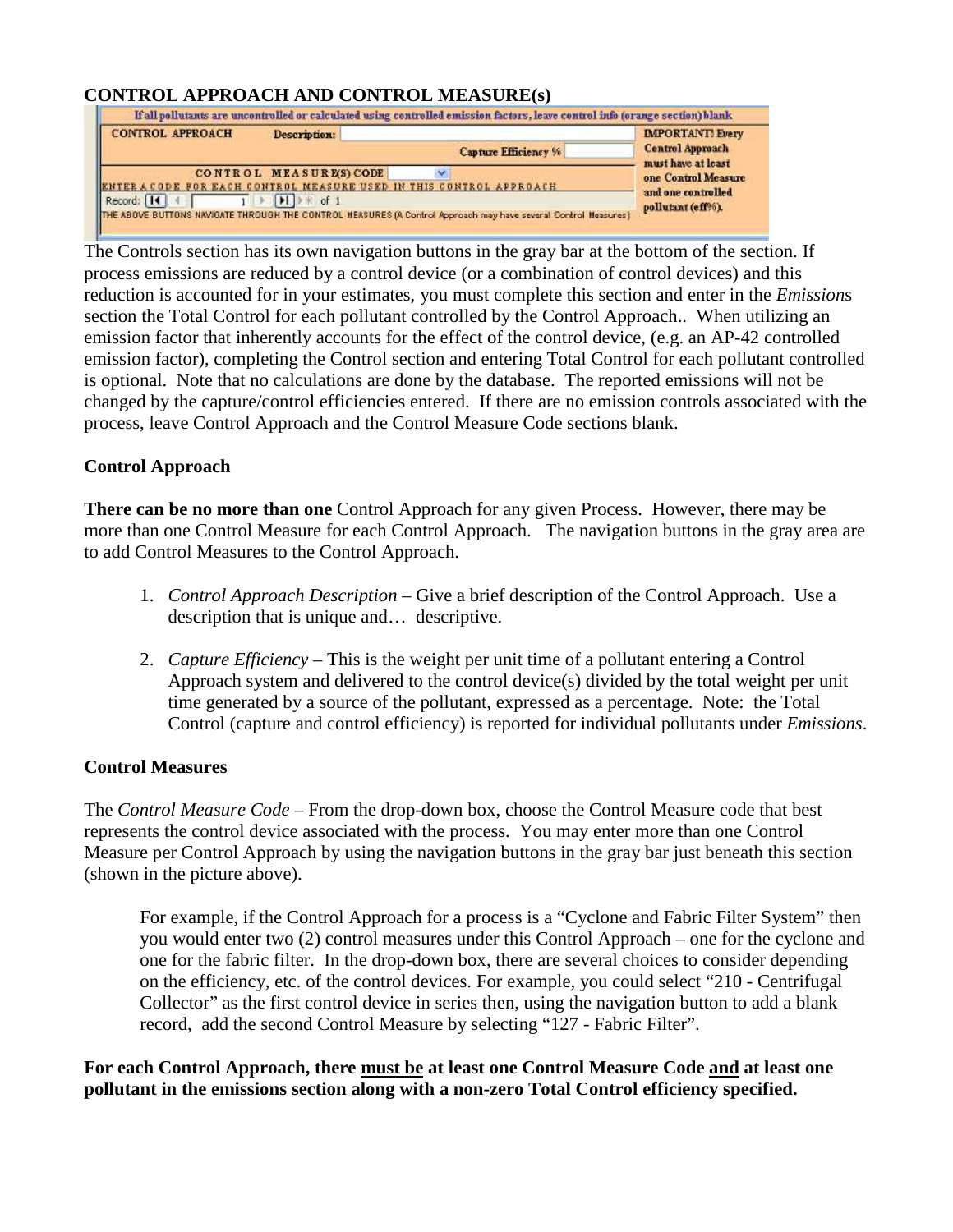#### **EMISSIONS**

|     | Pollutant Code  | Pollutant Name              | Emissions | Unit | Calc Meth | Control Eff % |
|-----|-----------------|-----------------------------|-----------|------|-----------|---------------|
|     | 110543          | Hexane                      | 135.55    | LB   | 8         |               |
|     | 50000           | Formaldehyde                | 5.62      | LΒ   | 8         |               |
|     | 50328           | Benzo[a]Pyrene              | 79        | ΙB   | 8         |               |
|     | CO              | Carbon Monoxide             | 3.13      | TON  | 8         |               |
|     | NOX             | Nitrogen Oxides             | 3.75      | TON  | 8         |               |
|     | PM10-PRI        | PM10 Primary (Filt + Cond)  | 0.267     | TON  | 8         |               |
|     | PM25-PRI        | PM2.5 Primary (Filt + Cond) | 0.267     | TON  | 8         |               |
|     | SO <sub>2</sub> | Sulfur Dioxide              | 0.038     | TON  | 8         |               |
|     | <b>VOC</b>      | Volatile Organic Compounds  | 0.191     | TON  | 8         |               |
| $*$ |                 |                             |           |      |           |               |

Use mouse, tab, or button controls to navigate the emissions data fields. Regulated Pollutant emissions must be quantified for each Process. Emissions of an individual pollutant are not required to be reported if the **total facility-wide emissions** of that pollutant are less than the reporting threshold. If the total facility-wide emissions are greater than the reporting threshold, the emissions of that pollutant from every process must be entered even if the processes emissions are below the reporting threshold. If a threshold is not provided, the pollutant's emissions must be quantified. Reporting thresholds are found on the List of Pollutants, which can be downloaded here: [https://forsyth.cc/EAP/assets/doc/EI\\_pollutants.pdf](https://forsyth.cc/EAP/assets/doc/EI_pollutants.pdf).

*Pollutant Code* – Pollutant Codes and the corresponding pollutant names can be selected using either box. If the pollutant code is known, it may be entered directly in the drop-down box. When the code is selected the corresponding pollutant name is automatically entered. Similarly, the pollutant name may be entered in pollutant name field and the corresponding code is also entered. Alternatively, one can open and search either drop-down box by clicking the button on the right side of the field.

EPA's pollutant code list is constantly evolving. If your database was prefilled from a previous inventory, it may include pollutant codes that are no longer valid. *Please assure that all pollutants you are reporting are present in the drop-down list.*

*Emissions* and *Units* – All Criteria Pollutants, TSP, PM2.5 and Non-Criteria Regulated Air Pollutants shown on the below table **must be entered in tons**. **Billable pollutants are shown in bold.**

| <b>Criteria Pollutants, TSP &amp; PM2.5</b>                    | Code       | <b>Non Criteria Regulated</b><br><b>Air Pollutants</b> | CAS#           |
|----------------------------------------------------------------|------------|--------------------------------------------------------|----------------|
| <b>Total Suspended Particulate Matter</b>                      | <b>TSP</b> | <b>Chlorine</b>                                        | 7782-50-5      |
| Condensable Particulate Matter                                 | PM-CON     | <b>Fluorine</b>                                        | 7782-41-4      |
| Particulate Matter <= 10 microns in diameter                   |            | PM10-PRI Hydrazine                                     | $302 - 01 - 2$ |
| Filterable Particulate Matter $\leq$ 10 microns in<br>diameter |            | <b>PM10-FIL</b> Hydrogen Chloride                      | 7647-01-0      |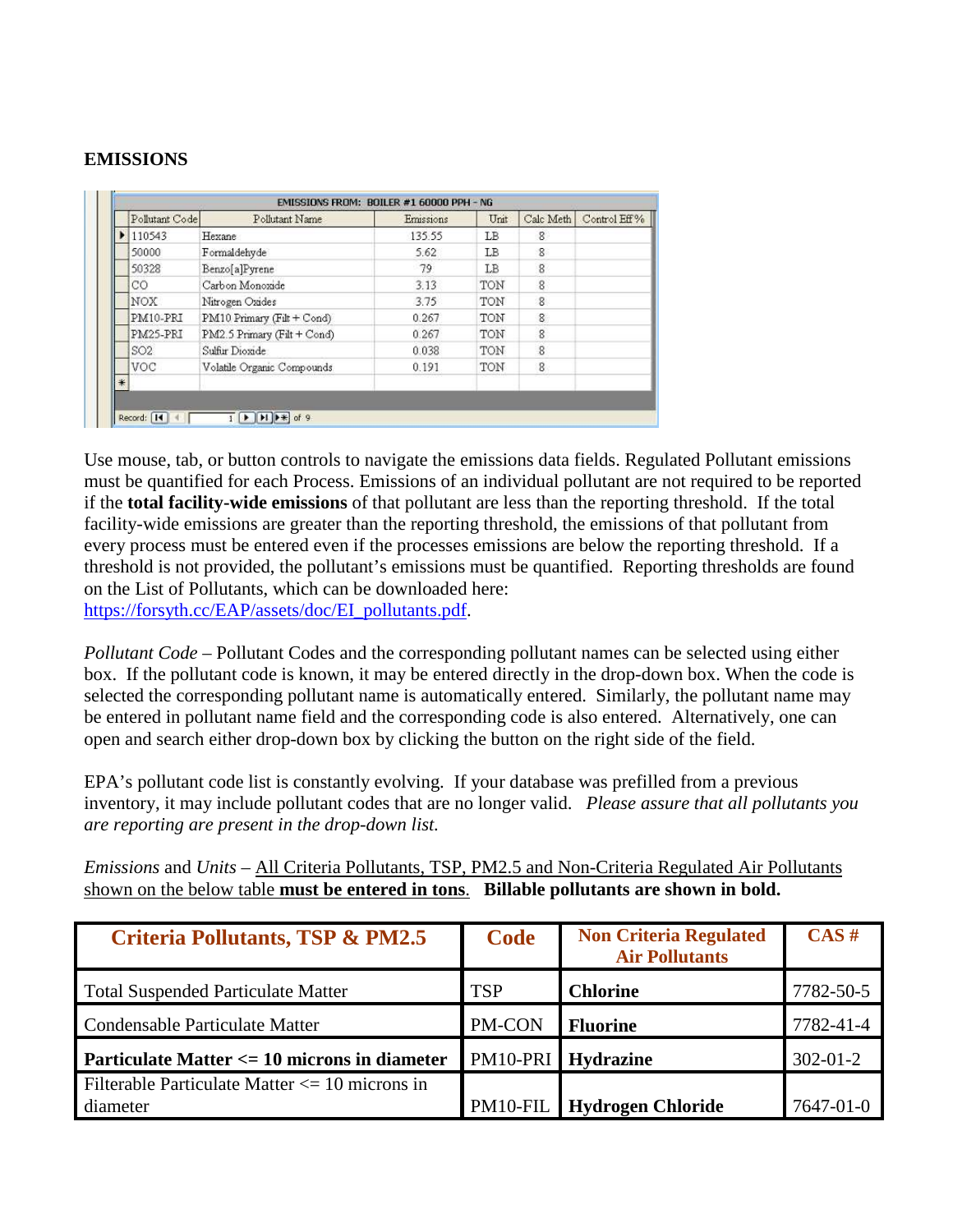| <b>Criteria Pollutants, TSP &amp; PM2.5</b>                     | <b>Code</b>           | <b>Non Criteria Regulated</b><br><b>Air Pollutants</b> | CAS#           |
|-----------------------------------------------------------------|-----------------------|--------------------------------------------------------|----------------|
| Particulate Matter $\leq$ 2.5 microns in diameter               | PM25-PRI              | <b>Hydrogen Fluoride</b>                               | 7664-39-3      |
| Filterable Particulate Matter $\leq$ 2.5 microns in<br>diameter | PM25-FIL              | <b>Hydrogen Sulfide</b>                                | 7783-06-4      |
| <b>Sulfur Dioxide</b>                                           | SO <sub>2</sub>       | <b>Methyl Chloroform</b>                               | $71 - 55 - 6$  |
| <b>Oxides of Nitrogen</b>                                       | <b>NO<sub>x</sub></b> | <b>Methylene Chloride</b>                              | $75-09-2$      |
| <b>Volatile Organic Compounds</b>                               | <b>VOC</b>            | Perchloroethylene                                      | $127 - 18 - 4$ |
| Carbon Monoxide                                                 | CO                    | <b>Phosphine</b>                                       | 7803-51-2      |
| Lead (as lead metal or total weight of lead<br>compounds)       | 7439921               | <b>Tertiary Butyl Acetate</b>                          | 540-88-5       |

Enter all other pollutants in pounds (lbs) including all Hazardous Air Pollutants (HAPs) and Toxic Air Pollutants (TAPs).

*Calculation Method* – via the drop-down box, choose the method used to estimate emissions of the corresponding pollutant.

*Total Control* - If a Control Approach was entered for a process, enter a value for Total Control for at least one pollutant. Where the values are readily available, enter a "Total Control" for pollutants that are controlled by the Control Approach. Entering a number in the Total Control box means that this number *(greater than or equal to 1 and less than or equal to 100)* was used as a percentage to calculate your emissions of this pollutant for this process. The *Total Control* value is not used to perform calculations in the database. Unless changes are required during the QA process, the emissions you enter on this form are reported to EPA as your facility's actual emissions for the inventory year.

## **REPORTS MENU**

From the main menu, click on the "Go to Report Menu."



### **Facility Emissions Summary/Certification Statement**

After clicking on the Preview/Print button beside Facility Emissions Summary you are presented with a screen showing the summary for each pollutant emitted from the facility. From that screen you may print a hard copy. Press the Esc key to return to the REPORTS MENU. You will also see the Certification Statement at the end of the emissions report. **This must be signed by a responsible official and returned with the electronic database holding your facility information.** If you transfer your data via email, return the signed statement

by US Mail, Fedex, etc. along with any background information that is not transferable electronically (or drop it by the FCEAP office) soon after emailing the database.